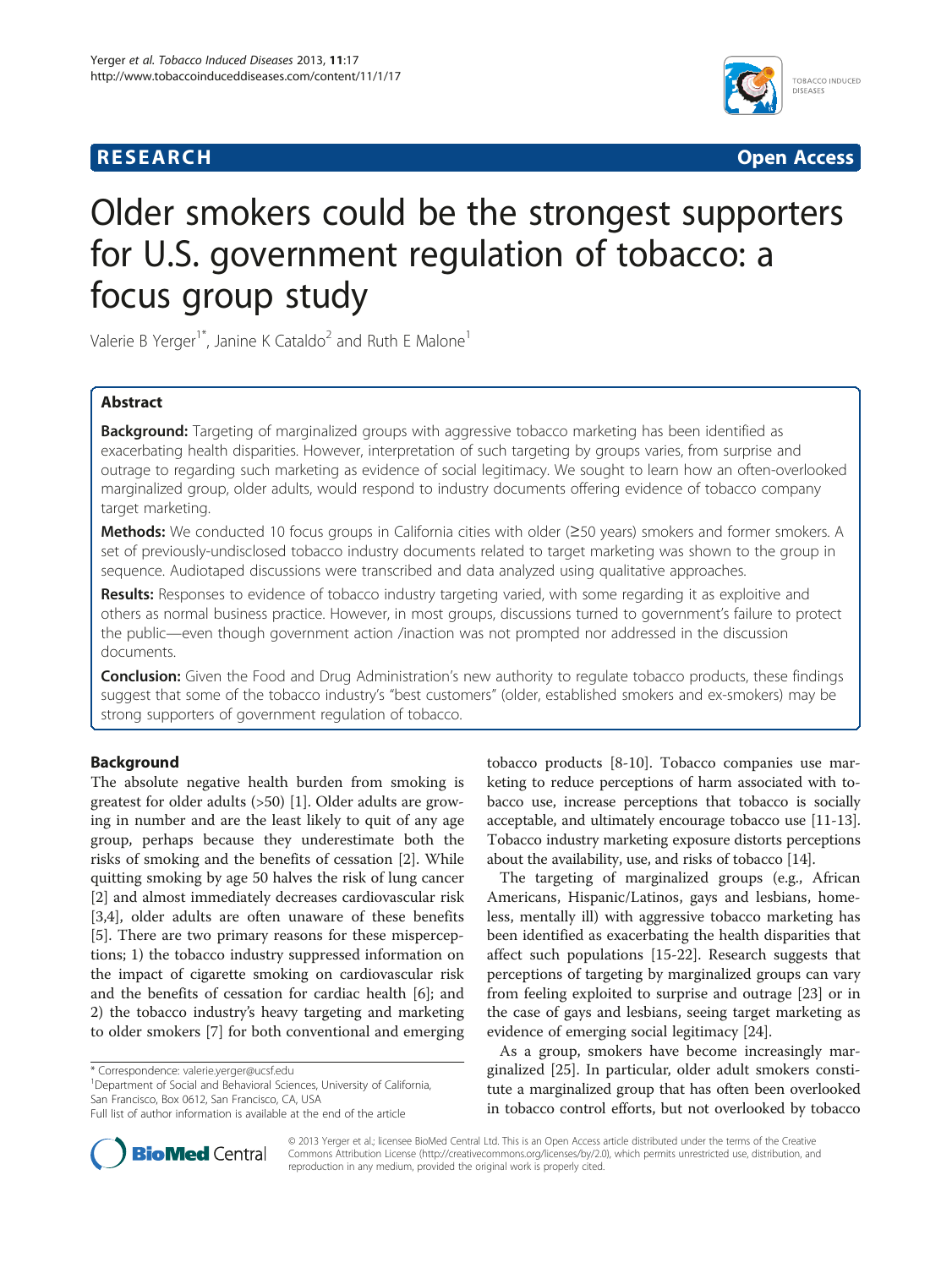companies. Older adults often experience both social devaluation and poverty. Fixed incomes and financial market fluctuations contribute to income and social insecurity, regardless of employment history. Moreover, older adults attempting to preserve independence and quality of life frequently encounter a lack of necessary social services [[26](#page-7-0)].

The tobacco industry has shown a keen interest in older smokers, exploring ways to attract older smokers and keep them from quitting [[7\]](#page-7-0). Since 2005, adult smoking prevalence in California has declined across all age groups, but the prevalence of smoking among those aged 45 and older has declined at approximately half the rate of younger groups [[27\]](#page-7-0). In earlier work, we demonstrated that tobacco companies aggressively targeted aging smokers [\[7](#page-7-0)]. This targeting included the development and promotion of 'low tar' cigarettes to discourage older smokers, a group who were beginning to develop health concerns, from trying to quit smoking. The purpose of this study was to explore how older smokers and former smokers would respond to evidence of tobacco industry efforts to target older smokers by sharing a set of previously secret but now publicly available tobacco industry documents related to targeting with focus group participants.

## Methods

## Sample

Between September 2008 and September 2009, we conducted 10 focus groups in California in the San Francisco and Los Angeles areas with older  $(\geq 50 \text{ years})$  smokers and former smokers. The sample  $(N = 76)$  was 40% Non-Hispanic Whites, 53% Blacks/African-Americans, and 7% Others. (See Table 1 for additional participant characteristics).

Eligibility requirements were age 50 and above, a history of cigarette smoking, and an ability to speak and

Table 1 Focus group participant characteristics

read English. To aid recruitment, we contacted local tobacco control coalitions in advance and drew on their assistance to identify recruitment options and venues for focus groups. Additionally, we contacted personnel at senior community, recreation, and health centers for assistance in posting recruitment flyers. Persons calling a toll-free number were screened by the project assistant who used a flow chart to check eligibility before scheduling them for a focus group. The study was approved by the University of California, San Francisco Committee on Human Research.

### Procedures

Focus groups provide rich descriptive data, and interactions in groups are a powerful means of exploring perceptions of those participating in the discussions [\[28](#page-7-0)]. All groups were conducted by an experienced moderator and co-moderator. The focus group protocol included: a) introductions, b) demographic survey, c) focus group discussion, and d) post-discussion questionnaire. The demographic survey included three smoking history questions; 1) Do you *now* (currently) use tobacco of any type (cigarettes, cigars, spit, chew, pipe, or other)? 2) What is/are (was/were) your preferred brand/s? 3) What is the usual number of cigarettes you smoke/smoked in a day?

We used an open-ended, low-moderator-direction approach to facilitate a discussion and to be consistent with the exploratory aims of the study [\[29](#page-7-0)]. To provide evidence of tobacco industry targeting of older people, a set of eleven internal tobacco company documents made publicly available through litigation against the tobacco industry were retrieved from the Legacy Tobacco Documents Library, located at<http://legacy.library.ucsf.edu> [[30\]](#page-7-0). Selected documents represented examples of marketing plans, specific targeting strategies, and industry tactics to increase tobacco visibility and acceptance

| -<br>. .                     |                 |                 |                 |                 |                 |                 |                 |                 |                 |              |
|------------------------------|-----------------|-----------------|-----------------|-----------------|-----------------|-----------------|-----------------|-----------------|-----------------|--------------|
| $(N = 76)$                   | FG <sub>1</sub> | FG <sub>2</sub> | FG <sub>3</sub> | FG <sub>4</sub> | FG <sub>5</sub> | FG <sub>6</sub> | FG <sub>7</sub> | FG <sub>8</sub> | FG <sub>9</sub> | <b>FG 10</b> |
|                              | $(n = 8)$       | $(n=9)$         | $(n=9)$         | $(n=5)$         | $(n=4)$         | $(n=8)$         | $(n=11)$        | $(n=8)$         | $(n = 5)$       | $(n=9)$      |
| Location                     | N. Cal          | N. Cal          | N. Cal          | N. Cal          | N. Cal          | N. Cal          | S. Cal          | S. Cal          | S. Cal          | N. Cal       |
| Age range, years             | $50 - 58$       | $51 - 65$       | $50 - 66$       | $50 - 66$       | $50 - 57$       | $53 - 82$       | $51 - 73$       | $51 - 68$       | $50 - 63$       | $51 - 65$    |
| Gender Women Men             | $F-3$           | $F-4$           | $F-0$           | $F-3$           | $F-1$           | F-6             | $F-0$           | $F-5$           | $F-1$           | $F-8$        |
|                              | M-5             | M-5             | $M-9$           | $M-2$           | $M-3$           | $M-2$           | $M-11$          | $M-3$           | $M-4$           | $M-1$        |
| Race/ Ethnicity*             | 5 Blk           | 9 Blk           | 7 Blk           | 1 Blk           | 4 Blk           | 4 Blk           | 6 Blk           | 2 Blk           | 2 Blk           | 8 Wht        |
|                              | 3 Wht           |                 | 2 Oth           | 2 Wht           |                 | 4 Wht           | 4 Wht           | 6 Wht           | 3 Wht           | 1 Oth        |
|                              |                 |                 |                 | 2 Oth           |                 |                 | 1 Oth           |                 |                 |              |
| Status: Smoker Former smoker | 6               | 7               | 9               | $\overline{4}$  | $\overline{4}$  | 2               | 6               | $\overline{4}$  | $\overline{2}$  | 3            |
|                              | 2               | 2               | $\mathbf{0}$    |                 | 0               | 6               | 5               | $\overline{4}$  | 3               | 6            |

\*Blk Black/African American, Oth Others (i.e. Asians, Hispanics, mixed race), Wht Non- Hispanic Whites.

Other Abbreviations: F female, FG focus group, M male, N. Cal Northern California, S. Cal Southern California.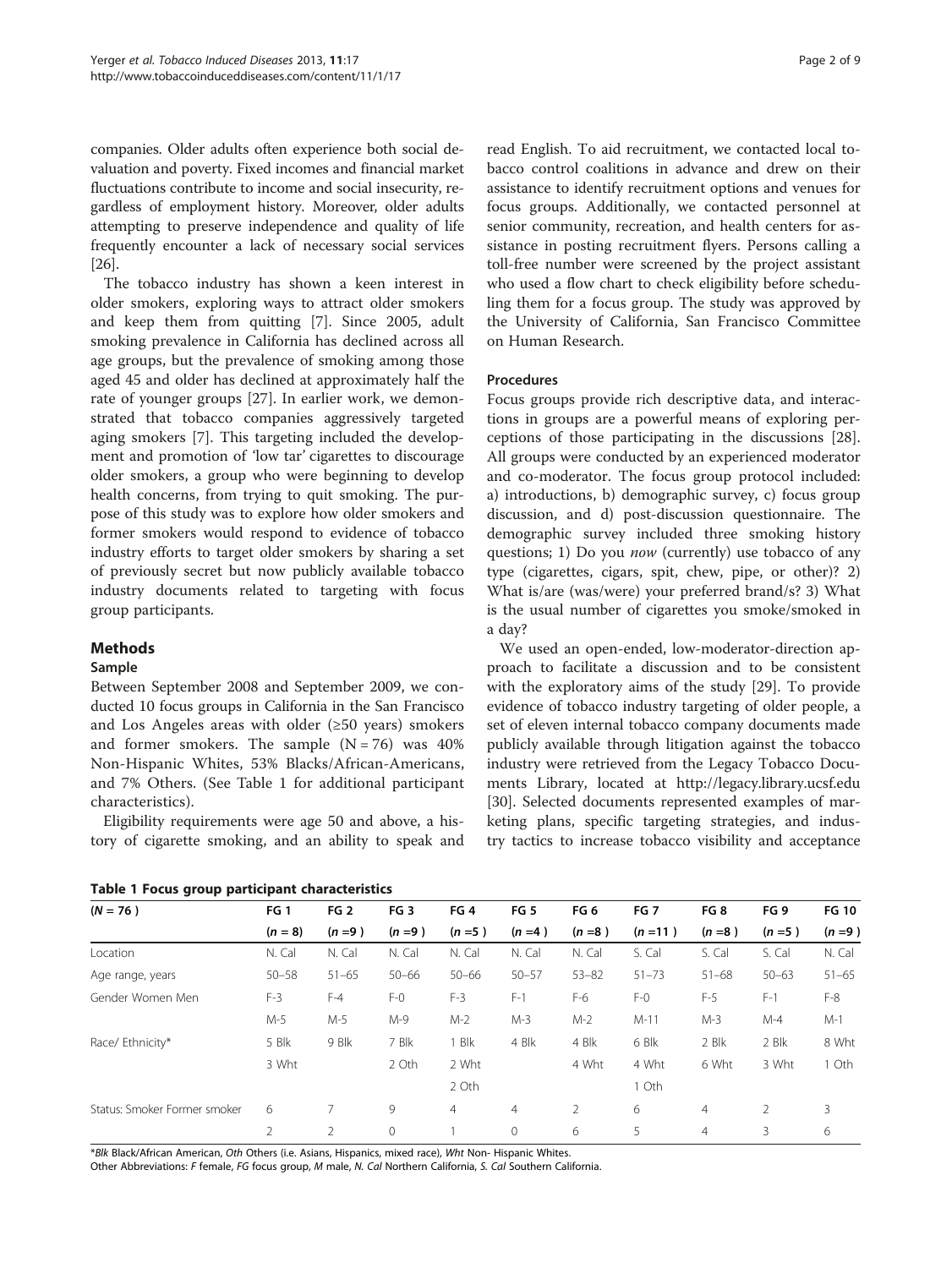and c) stimulate discussion about the topic of industry targeting. We exercised intentional selection bias in this process and presented the documents in the same order to each group to ensure against unknown biases

among older adult smokers (see Table 2). The investigators selected by consensus documents judged likely to a) provide evidence of industry targeting activities, b) contain information not previously known to participants,

Table 2 Tobacco industry documents discussed

| <b>Document title</b>                                                                      | Year                | Document description                                                                                                                                                                            | Highlighted quotation or comment                                                                                                                                                                                                                                                                                                                                                                        |  |  |  |
|--------------------------------------------------------------------------------------------|---------------------|-------------------------------------------------------------------------------------------------------------------------------------------------------------------------------------------------|---------------------------------------------------------------------------------------------------------------------------------------------------------------------------------------------------------------------------------------------------------------------------------------------------------------------------------------------------------------------------------------------------------|--|--|--|
| October 1976 NFO Data -<br>quitting/switching and smoker<br>profiles [31]                  | 1977                | RJR report on quitting rates of low tar cigarette<br>smokers                                                                                                                                    | "NOW and CARLTON are not encouraging smokers<br>to quit at an accelerated rate. There are no<br>differences in quitting rates between ultra low 'tar'<br>brands and other low 'tar' brandsWe believe<br>smoker retention rates will improve for NOW as it<br>becomes more established and as we educate<br>more smokers to the 'lowest' benefit of NOW, thus<br>giving them a reason to stay with NOW." |  |  |  |
| Attitudes towards smoking<br>and health [32]                                               | 1978                | Summary of smokers' attitudes toward the tar,<br>nicotine and health issue found in B&W collection                                                                                              | "The only smokers who could be considered to<br>have finally and unequivocally rejected Low Tar<br>cigarettes were all younger (under 25) men. At this<br>age the idea of death or serious illness seemed<br>unrealBut these smokers would age and would<br>quite soon reach the stage in life when the health<br>issue began to provoke anxiety."                                                      |  |  |  |
| Philip Morris, USA marketing<br>Research Department report<br>on "quitters" [33]           | 1980                | Internal PM memo presenting research findings<br>on smokers' responses toward quitting                                                                                                          | "Low-tar smokers (and Ultra-lows) say they'll quit<br>more than smokers in general, but actually they<br>quit less, especially Ultra-lows."                                                                                                                                                                                                                                                             |  |  |  |
| Summary of Marlboro "low<br>tar" in-depth interviews [34]                                  | 1980                | Summary of market research presented by Leo<br>Burnett Advertising to PM on consumer<br>perceptions of a low tar Marlboro product                                                               | "In general, younger people are not as concerned<br>about their health. Conversely[,] older individuals<br>who had begun to take health issue more<br>seriously appeared more favorable toward the 'low<br>tar' concept."                                                                                                                                                                               |  |  |  |
| An exploratory study - mature 1987<br>smokers [35]                                         |                     | Market research report presented to Lorillard<br>Tobacco Company on how to effectively market<br>to mature smokers, while focusing on product<br>use, purchasing behavior and lifestyle changes | "Even though the term 'low tar' is being used here,<br>it should be pointed out that almost none of the<br>respondents know the specific tar count of the<br>brands they smoke or of those they try. Instead,<br>they say they 'go by' designations on the package<br>(or in advertising), such as 'low tar' or 'light.'                                                                                |  |  |  |
| The NOW brand:<br>recommended field marketing<br>approaches for Americans<br>aged 50+ [36] | 1991                | Market research report presented to RJ Reynolds<br>(RJR) by Segmented Marketing Services, Inc (SMSi)<br>on strategies and tactics to develop marketing<br>activities for older Americans        | "The rapidly growing size and increasing<br>disposable income of older Americans makes this<br>segment a prime target for many products and<br>services."                                                                                                                                                                                                                                               |  |  |  |
| NOW cigarettes and the $50+$<br>consumer [37]                                              | 1991                | Market research report on consumers aged 50+<br>conducted by Wave, Inc for RJR                                                                                                                  | Shown as an example of market research on older<br>smokers conducted by outside consultants                                                                                                                                                                                                                                                                                                             |  |  |  |
| Philip Morris USA Seniors<br>Project [38]                                                  | 1992                | A Philip Morris (PM) report on capturing senior<br>smokers from competitive brands through direct<br>mail                                                                                       | Shown as an example of market research on older<br>smokers                                                                                                                                                                                                                                                                                                                                              |  |  |  |
| CARLTON age profile [39]                                                                   | 1994                | Internal American Tobacco Company memo<br>discussing which age group would smoke low tar<br>cigarettes                                                                                          | "America is Graying and the 50+ segment is<br>growing rapidlythey're entering the CARLTON<br>ZoneAs smokers age, they tend to migrate to<br>Ultra Low Tar."                                                                                                                                                                                                                                             |  |  |  |
| Baby boomer analysis [40]                                                                  | 1995                | Internal Brown and Williamson (B&W) memo<br>discussing the data on the demographics of<br>aging "baby boomers"                                                                                  | Shown as an example of industry interest in the<br>aging baby boomer market                                                                                                                                                                                                                                                                                                                             |  |  |  |
| CARLTON bond direct mail<br>$[41]$                                                         | Date<br>Undisclosed | Description of B&W direct mail program                                                                                                                                                          | "Smokers collect UPC's to earn the \$50 Bond. In<br>essence, we have locked up our smokers for a full<br>8-10 weeks. Most vulnerable outswitchers get the<br>Bond for 8 carton UPC's. All other smokers  10<br>carton UPC's. Start of New Year is a vulnerable<br>time for smokerswhen they might reconsider<br>their brand choice."                                                                    |  |  |  |

Source: Legacy Tobacco Documents Library, <http://legacy.library.ucsf.edu>.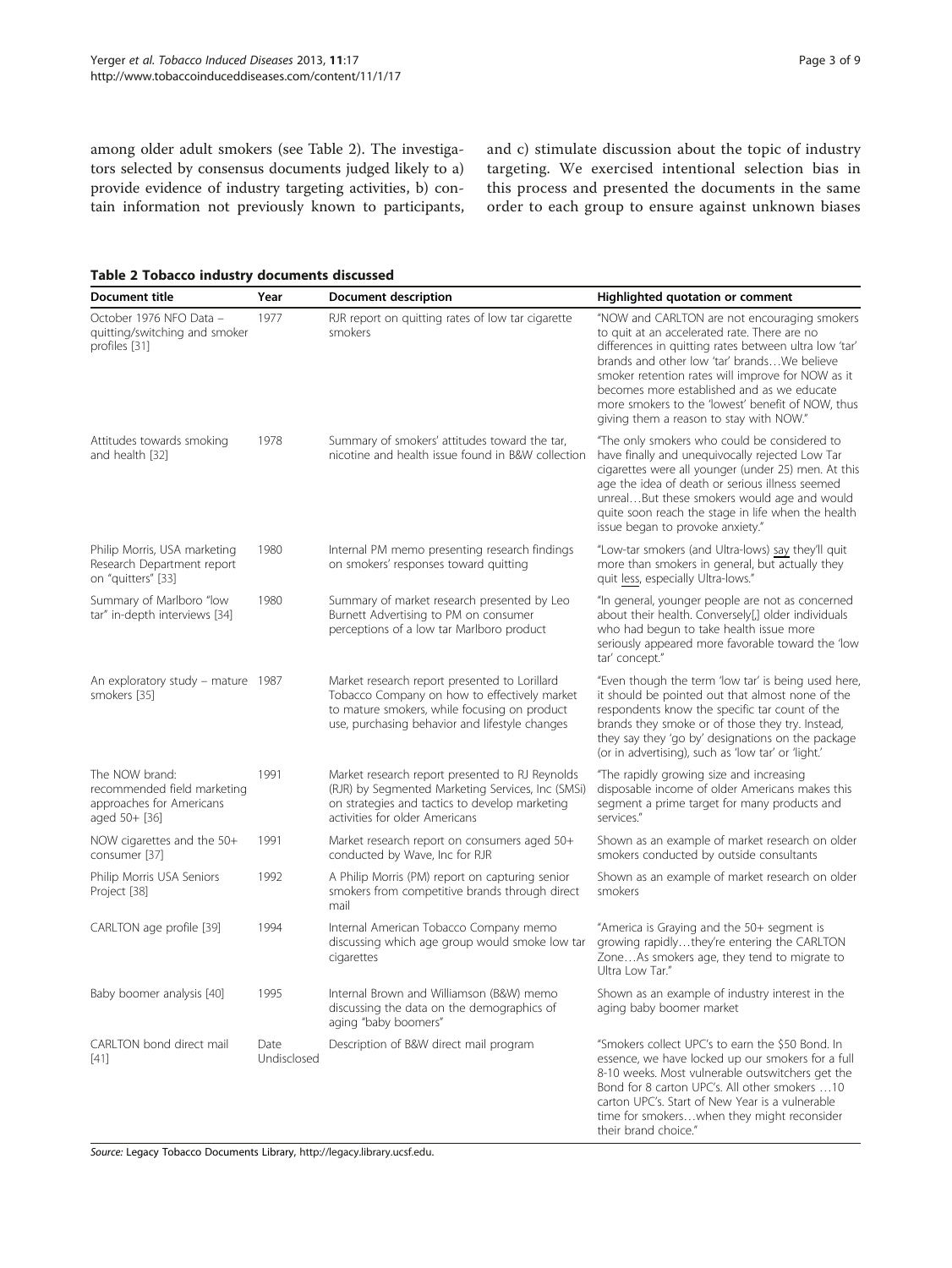due to order of presentation that could shape the discussions differentially across groups. This procedure was used in previous work on which this project was modeled [[23,24](#page-7-0)].

Documents included reports of field marketing research conducted by advertising firms for tobacco companies, which revealed that older smokers were concerned about the effects of smoking on their health, whereas younger smokers were not. Other documents elucidated why older smokers were targeted with advertisements promoting low tar cigarettes as a "healthier" alternative to regular cigarettes (despite industry knowledge that low tar cigarettes did not help smokers to quit). Key passages were highlighted to launch discussions.

Participants were asked to respond to questions from the following domains: tobacco industry targeting of mature smokers and aging Baby Boomers; developing and promoting "low-tar' cigarettes for the mature market; promoting the choice of "low-tar" while knowing that older smokers did not understand low-tar; using multiple strategies to discourage quitting among older smokers; and aggressively marketing to mature smokers. Using the protocol as a guide, the moderator allowed the group dynamics to shape the direction of the ensuing discussion and encouraged participants to engage with one another in a broad discussion on the topic of tobacco industry targeting. We provided light refreshments to study participants and reimbursed them \$40 for their time. Groups were audiotaped and transcribed verbatim by a professional transcription service.

#### Data analysis

Transcripts were reviewed and analyzed by the research team using an iterative approach in which each group transcript was read independently several times. Major themes were identified and discussed. Coding criteria were validated and refined through line-by-line review and discussed among the co-authors [\[28](#page-7-0)]. Once major coding categories were established, coding of all transcripts was completed by a trained graduate student research assistant. Transcripts were categorized by assignment of inductively-developed thematic codes to segments of text. Next, all segments assigned to codes were reviewed by members of the research team to identify recurrent themes and patterns common to the groups and to identify text segments that illustrated representative or contrasting examples. These segments, in turn, were further analyzed to clarify the key findings discussed below, using an interpretive approach focused on elucidating the meanings of participants' responses [\[42-45](#page-8-0)]. When identified, discrepancies were discussed until consensus emerged. The NVivo8 software program [[46](#page-8-0)] was used to facilitate data management and analysis.

#### Results

Documents discussions elicited various responses from participants, including expressions of anger, intimidation, and surprise about the tobacco industry's targeted marketing of older individuals and attempts to keep them smoking regardless of their age. Each document sparked lively discussions, which often expanded to include participants' personal experiences. Though several themes emerged from discussions, this paper will focus on five themes that provide insight into areas related to older people that have not previously been reported in the literature. These themes are responses to target marketing, choice, and the broad theme of responsibility, which we further sub-coded into personal, tobacco industry, and government responsibility. The themes of target marketing, choice, and tobacco industry responsibility were discussed in all ten focus groups, as would be expected given the selection of documents reviewed; personal and government responsibility came up in nine and eight groups, respectively, a key finding since these topics were not addressed in the documents nor prompted by the moderator.

#### Segmented marketing to older smokers

A copy of a field research report that Segmented Marketing Services, Inc. (SMSi) conducted for RJ Reynolds demonstrated how the tobacco industry valued older smokers as reliable and loyal customers [[36\]](#page-8-0). Because this was the first document presented to each group, the highlighted quotations in the SMSi document elicited an initial response of surprise. Participants were unaware that, as a group, older adults had received special attention from the tobacco industry. This document showed that the tobacco industry was interested in older people because the number of older Americans was "rapidly growing" and the "increasing disposable income of older Americans makes this segment a prime target of many products and services" [\[36\]](#page-8-0).

The report's mention of "increasing disposable income" led to emotionally charged responses from participants, who took issue with this characterization of older smokers for marketing purposes. "Where do we have an increasing disposable income? We have less income… our income is so limited now…it's very insulting to me." (M, FG-2) The "insult" in this instance appeared to be the marketers' misapprehension of the financial status of many older smokers. Given that smokers generally tend to be poorer than nonsmokers [\[47](#page-8-0)], this perception reflects the likely experience of many older smokers who may be living on fixed incomes or may be disabled and unable to work. Though there might have been some conflation of the idea of "disposable income" (money left over after paying essential expenses) with their own social "disposability," the insult here appears to lie in a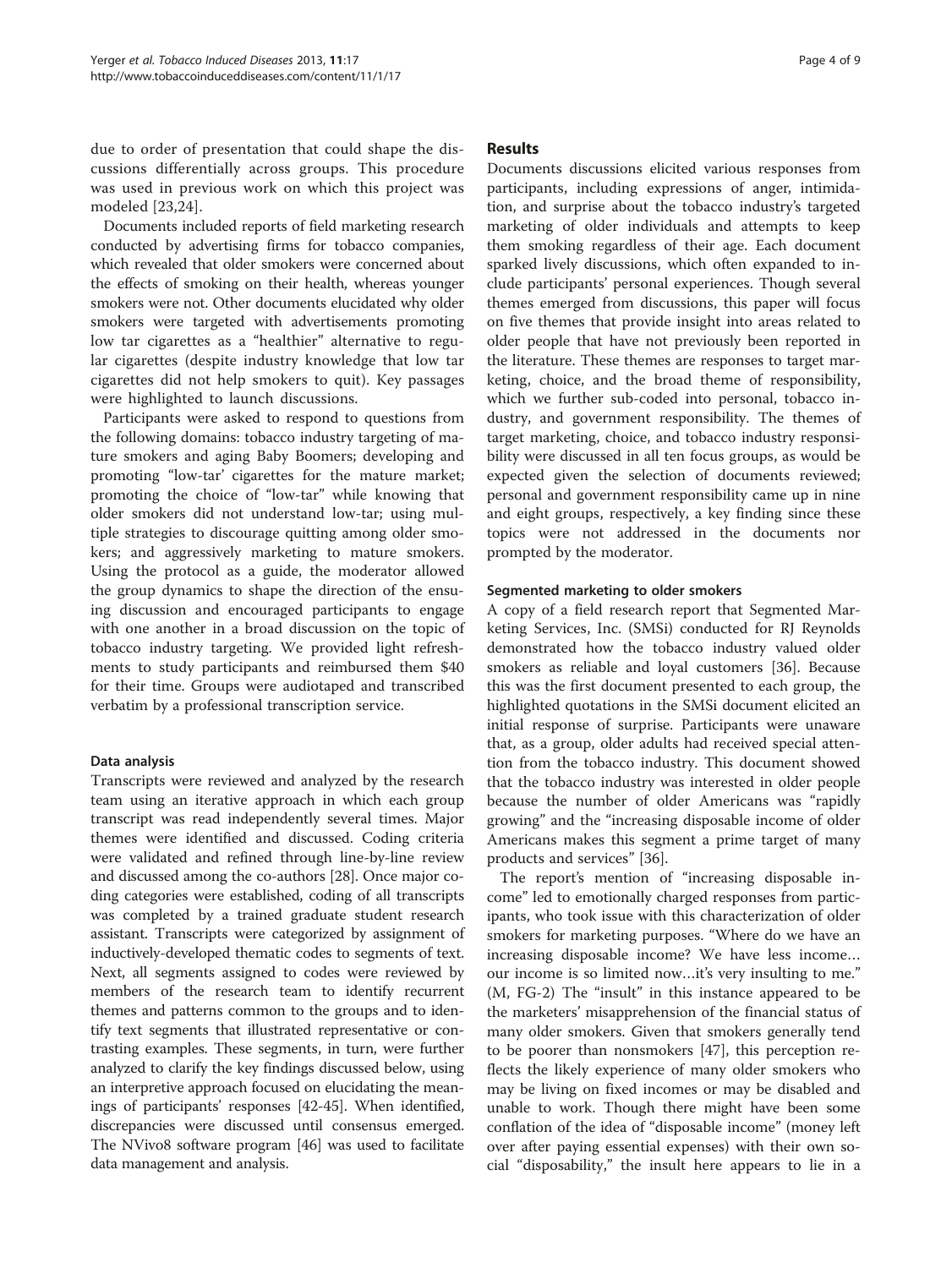stereotyped version of older people that did not reflect participants' experience.

A participant in another group also characterized the same document as an "insult," but for a different reason:

"I find it to be insulting that…as we grow older… they want to keep us smoking until the day we die…It makes me feel like the cigarette industry is looking at me as being disposable and they're going to keep me hooked as long as they can… until the day I drop dead of emphysema or lung cancer. .. I find that insulting.  $(M, FG-1)$ "

It is evident here that the "insult" is experienced as exploitation, in which older smokers are used up and then discarded and that there is something disturbing about continuing to market deadly products to those who are advanced in age.

However, not all participants found the tobacco industry's targeting of older people offensive. "Well, first thing, I'm a smoker… I wish I didn't… But considering that I do smoke, that doesn't bother me that they're watching or even advertising." (M, FG-9) This sentiment was shared by several participants. Though most participants had previously been unaware of the tobacco industry's intentional targeting of older people, there was a general acceptance across all groups that these activities could be considered "business as usual," because the tobacco companies' main objective was moneymaking. "The tobacco companies, they had medical evidence that smoking is bad for you…[they're] not in the business to worry about your health [but] to move the product." (M, FG-3) Participants frequently spoke of not being surprised by the industry's focus on older smokers, because "part of their job is trying to make all the money they can." (M, FG-7)

#### Choice

These discussions were often followed by discussions about the role of personal choice. "Well, I believe that businesses have the right to earn money… it's my choice to smoke. Any way that they can target [consumers] to get that money, God bless them." (M, FG-4) Similar conversations arose in eight other focus groups. For example, after describing her decision to smoke as based solely on her personal choice to do so, a female participant met resistance from a male participant, who questioned whether she was able to make a choice if she was uninformed about the addictiveness of the product. "You weren't given the choice to make a responsible decision," he argued, "Because you didn't know what you were smoking." (M, FG-6)

However, consistent with studies that have found older smokers/lung cancer patients to engage in self-blame [[48-50](#page-8-0)], others insisted that smoking was solely their own choice: "I can't blame the tobacco companies; it is still me. Because I still have the ultimate choice." (M, FG-2) "I think, ultimately, the responsibility is ours… Ultimately, it wasn't their [tobacco industry] responsibility. It was ours." (F, FG-6)

A dialogue between two male participants in FG-2 illustrates the tension in trying to decide whom to hold accountable: the tobacco industry or the individual: "I know better, and I smoke because I like it… But I don't like being manipulated." (M1, FG-3) "How can you really say that you have been manipulated when you have a choice?" (M2, FG-3)

It was generally accepted that because tobacco companies have a product to sell, they will do whatever it takes to sell more of it. "I'm not really surprised because it's a billion-dollar industry, and they have to make their money, whatever they have to do by any means necessary. It's not a good thing, but that's just the way it is." (M, FG-1) This understanding of the reasons for aggressive industry practices, however, did not mean that they were condoned. Rather, participants pointed out the need for stronger government regulatory action.

### Roles of government

Though government's role was not addressed in the discussion documents presented to any of the groups, participants frequently raised on their own the issue of the government's responsibility for protecting consumers and holding the tobacco industry accountable for the marketing of deadly products. Focus group participants honed in on government accountability as discussions developed around tobacco companies' business activities and why there were no regulations or regulatory actions against such activities. Several participants displayed skepticism, however, about whether the government could or would intervene to protect the public from the tobacco industry. Whenever this topic came up, participants were quick to respond with reasons for the government's permissive allowance of industry activity. One participant blamed "money" for the government's relaxed stance on regulating the tobacco industry. "Why doesn't the government just say, 'Okay. Let's just stop this. Ban it. Cut it out totally'? It goes back to one thing…money." (M, FG-5) The nature of these perceived monetary disincentives for government regulation, however, appeared vague.

There were concerns that the government would not enforce existing regulations because it was somehow colluding with or profiting from the tobacco industry. "We realize that the tobacco company has a plan, like [making] a dollar. That the Surgeon General, our government won't do anything because they got their hands in it. That's why they're not going to say anything." (M, FG-2).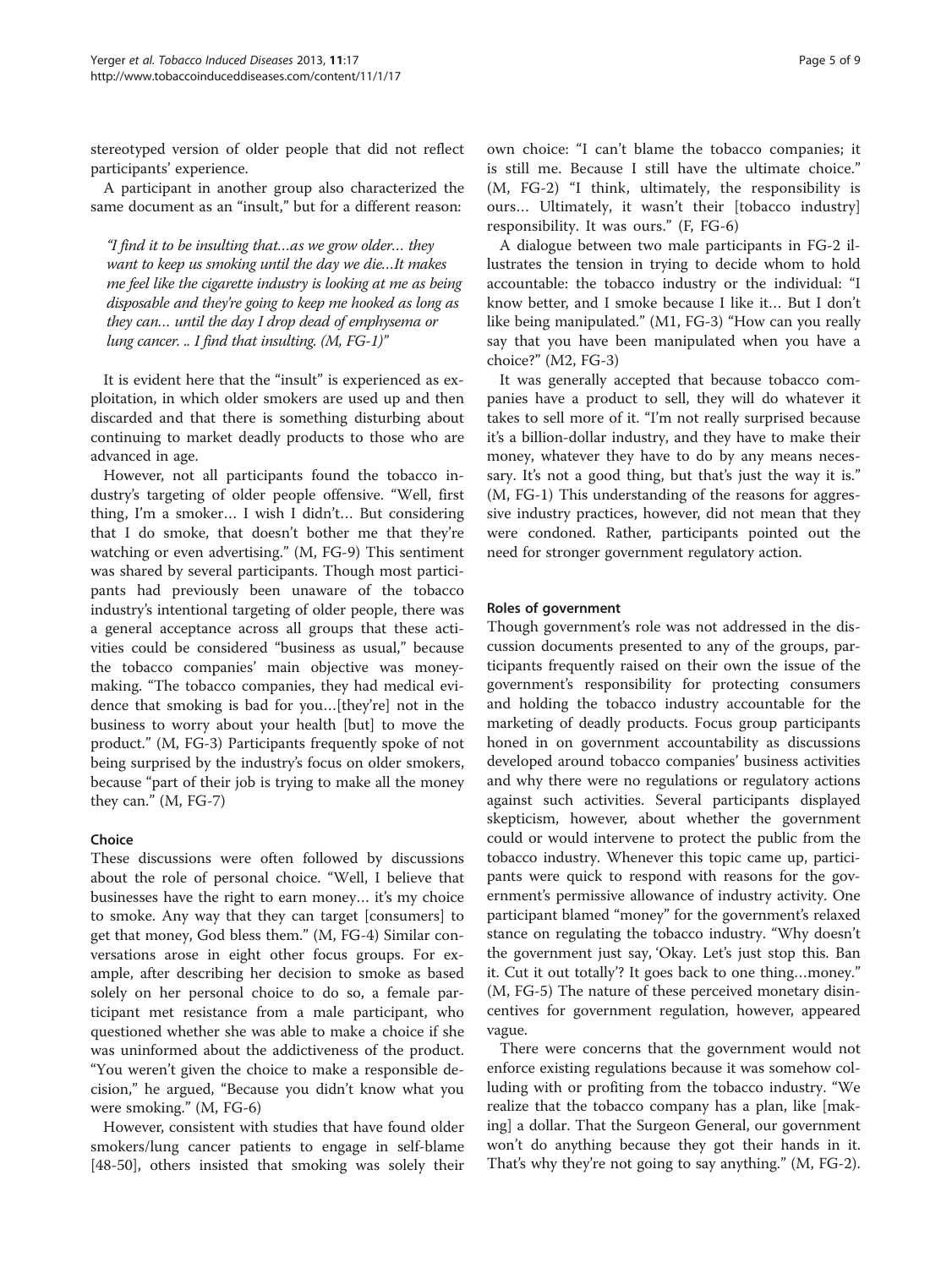The government's role in protecting the industry's profit continued as a focus of discussion in the same group:

"I guess they just all got together to see, you know, what was going to be profitable, and what were they going to have to do to continue their [products] to keep [them] flowing, you know; so they could keep getting the income that they were receiving from it, not really caring about whose life they were destroying, if they cared at all… People that's up high that's making all the money, they don't care about nobody down here, as long as their money keeps coming through, you know?… It's a sad situation… You know what I mean... it's just sad. (F, FG-2)"

The discussion continued as others chimed in about mistrust of the government's commitment to protect public health over and above the protection of industry profits. "I wouldn't put that past our government. As long as [it] can get a profit, [it] will continue to let this go on." (M, FG-2)

"And they're sitting around watching millions and thousands of people die every year from lung cancer, some kind related to tobacco -- some kind of diseases.... It's funny how our [government] don't stop this horrible crime that's being committed by Philip Morris products, it's a crime…As long as there's money, [the government doesn't] give a damn.  $(M, FG-2)$ "

A similar discussion took place in another focus group: "[Tobacco companies faced] some big lawsuits, and they lost, whatever. But, they still continue to sell cigarettes. If people in high places were so concerned, cigarettes would be banned… it's too much money with it." (M, FG-5)

## Legality does not absolve government of responsibility

Government's logic in sorting out which types of "bad behavior" should be sanctioned versus tolerated was a source of bafflement. For these participants, the "legality" of tobacco did not absolve government from its obligations to protect the public by prosecuting not only those who committed acts of immediate physical violence, but those committing acts of slower and more hidden structural violence, addicting consumers to deadly products.

"But what I'm saying is how can they get upset because people are shooting people, if these people are basically killing me, just slower? They're still taking my life and the government is aware that it's taking my life, but it's okay? (F, FG-1)"

For many participants, the apparent inconsistency of prosecuting people for illegal drugs or gun violence

while allowing tobacco companies to continue making a profit from products that cause much greater levels of harm was inexplicable. Most participants were unaware of the United States Department of Justice lawsuit against the tobacco industry, in which the major tobacco companies were adjudged to have committed fraud and racketeering [[51\]](#page-8-0).

"But, the government knows that these tobacco growers are growing the tobacco, which is killing people. So, why can't [the government] in turn prosecute the tobacco [company executives] like they're doing [with] the drug dealers?… What's the difference? Because [the tobacco companies are] white collar and [the drug dealers are] "street"? (F, FG-2)"

"It's intentional murder. I don't care how you put it… they done gave us something that's the most addictive thing there is, and they knew it.  $(M1, FG-5)$ "

Though they displayed only a vague awareness of legal challenges tobacco companies faced and industry losses in court, participants questioned why there were no visible consequences or penalties for ongoing promotion and sales of cigarettes. Regarding the government's obligation to protect its citizens, one participant asked, "– why tobacco is on the market when it's obvious that it's going to kill you?" (M, FG-8)

"Because the United States government sits there and allows them to do it…I think all of what we do is based on being informed or not being informed. And we all, as a population -- it doesn't matter what class you're in – generally if you are not informed, misinformed, or targeted as this…is something to the company's benefit. (M2, FG-5)"

## Public protection

The failure on the part of the government to intervene more aggressively came up in another group: "The Surgeon General says that these could be a hazard to your health, but they didn't say it caused cancer…they did not tell you that directly…because the United States government [only allowed] them to say so much." (M, FG-5) The government, in the views of these participants, should not continue to tolerate "business as usual". "I just don't think that [selling tobacco is] honest business. I think it's very dishonest and very deceitful the way [the tobacco companies] do it, the way they market and study the different age groups. And then the government goes along with this?" (F, FG-2)

In one instance, a participant spoke approvingly of how the government had successfully intervened to reduce the public's exposure to secondhand smoke in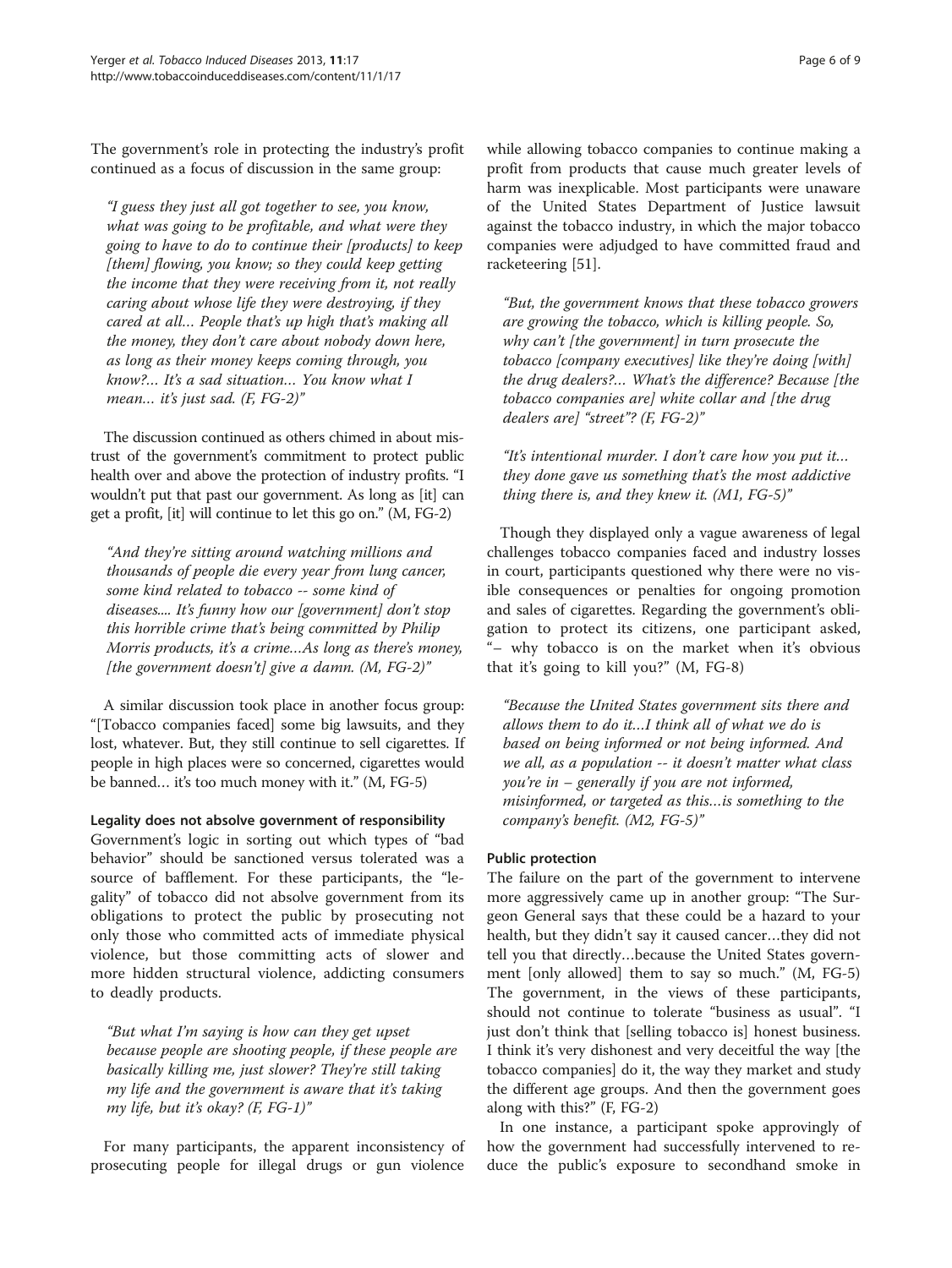restaurants and other public venues. "I'm so happy that the government has stopped the secondhand smoke in restaurants and out in the public." (M, FG-7) Participants in another group pointed out how the government had sometimes acted to protect the public in the past:

"I think Vantage even went as far as to send out sample packs of Vantage cigarettes in the mail. Because you would get three cigarettes in a little, bitty [packs]…But I think the government stopped that. The companies weren't allowed to mail unsolicited [cigarettes].  $(M, FG-6)''$ 

This discussion about the government interrupting the mailing of free samples of cigarettes also took place in other focus groups. One male participant reminisced and pointed out that the government took some action, but implied more action needs to be taken.

"You know like you said, back in the 50s and 60s you [would] see all kinds of commercials for cigarettes. The United States government said it was bad for your health. That's why they cut the [television] commercials out, right? [But,] they put them in magazines and stuff like that, and billboards. (M, FG-5)"

## **Discussion**

In this study, as shown in previous work [[23,24](#page-7-0)], there were mixed views on how the phenomenon of tobacco industry targeting should be understood. While some participants largely regarded targeted marketing of tobacco as unwelcome exploitation, others saw targeting as merely representing business as usual, forwarding a view of smoking as an individual choice. However, and unique in the literature to date, many participants in our groups appear to have resolved this ambiguity by focusing instead on the role of government in protecting public health.

An important and timely finding from this study is that this sample of older smokers and former smokers in California believed that the government should take more direct action to protect the public from tobacco industry marketing of tobacco products. Although older smokers are often omitted from tobacco control research, these findings suggest that older adults could be strong supporters of the government's efforts to regulate tobacco products. The fact that groups independently raised this issue without prompting suggests it has salience for them independent of the targeting documents they were asked to review. These findings should be investigated in larger representative samples.

The Family Smoking Prevention and Tobacco Control Act of 2009 [[52](#page-8-0)] gave the FDA authority to regulate the manufacture, distribution, and marketing of tobacco products to protect public health. However, its focus is primarily on youth and the "ushering in [of] a new era of tobacco control by recognizing that almost all new users of tobacco products are under age 18." The aim of the Act is to "curb the trend of new users becoming addicted before they are old enough to understand the risks and ultimately dying too young of tobacco-related diseases [\[52\]](#page-8-0)."

The prevention of initiation of tobacco use by youth is an indisputable public health priority. However, the new FDA mandate includes the protection of all groups, including older adults. FDA's authority to prohibit "reduced harm" claims including "light," "low," or "mild" descriptors is an important first step in protecting older adults, since "low tar" cigarettes were developed in response to the health concerns of older smokers, despite industry knowledge that such products had no health advantage and did not help smokers quit [\[7](#page-7-0)].

In terms of protection for all US citizens, including the disenfranchised and vulnerable, the federal government has made steps both forward and back. Three important steps forward include offering comprehensive quit-smoking benefits to millions of federal employees and their families; partial reimbursement by the federal government for quit-smoking counseling services for Medicaid enrollees (i.e., quit lines with state toll-free numbers); and the Affordable Care Act requirement that private insurers cover tobacco cessation services without cost sharing under the "Evidence-based screenings and counseling" category.

In a now-thwarted attempt at a step forward, the FDA unveiled graphic warning labels for cigarette packs, which were supposed to include the national quitline telephone number, 1-800-QUIT-NOW. However, in February 2012, the District Court in Washington ruled that the new graphic warning labels violated the First Amendment because the mandated graphic warnings went beyond factual disclosures and would force tobacco manufacturers to adopt the government's anti-smoking message, exceeding the government's legal authority [\[53\]](#page-8-0). In March 2013, the FDA announced that instead of appealing this ruling they will "undertake research to support a new rule-making consistent with the Tobacco Control Act [\[54\]](#page-8-0)."

Consistent with all focus group studies, we note several limitations. First, the convenience sample of focus group participants, although relatively diverse, cannot be considered statistically representative of all older smokers and former smokers. The data were all collected in California, a state with a strong tobacco control program focused on norm change and tobacco industry denormalization [[55-57](#page-8-0)]. California also has a strong tobacco control regulatory climate, demonstrating an active government role, with generally strong support for tobacco initiatives. External trends in social perceptions about government and corporate behavior might have influenced discussions.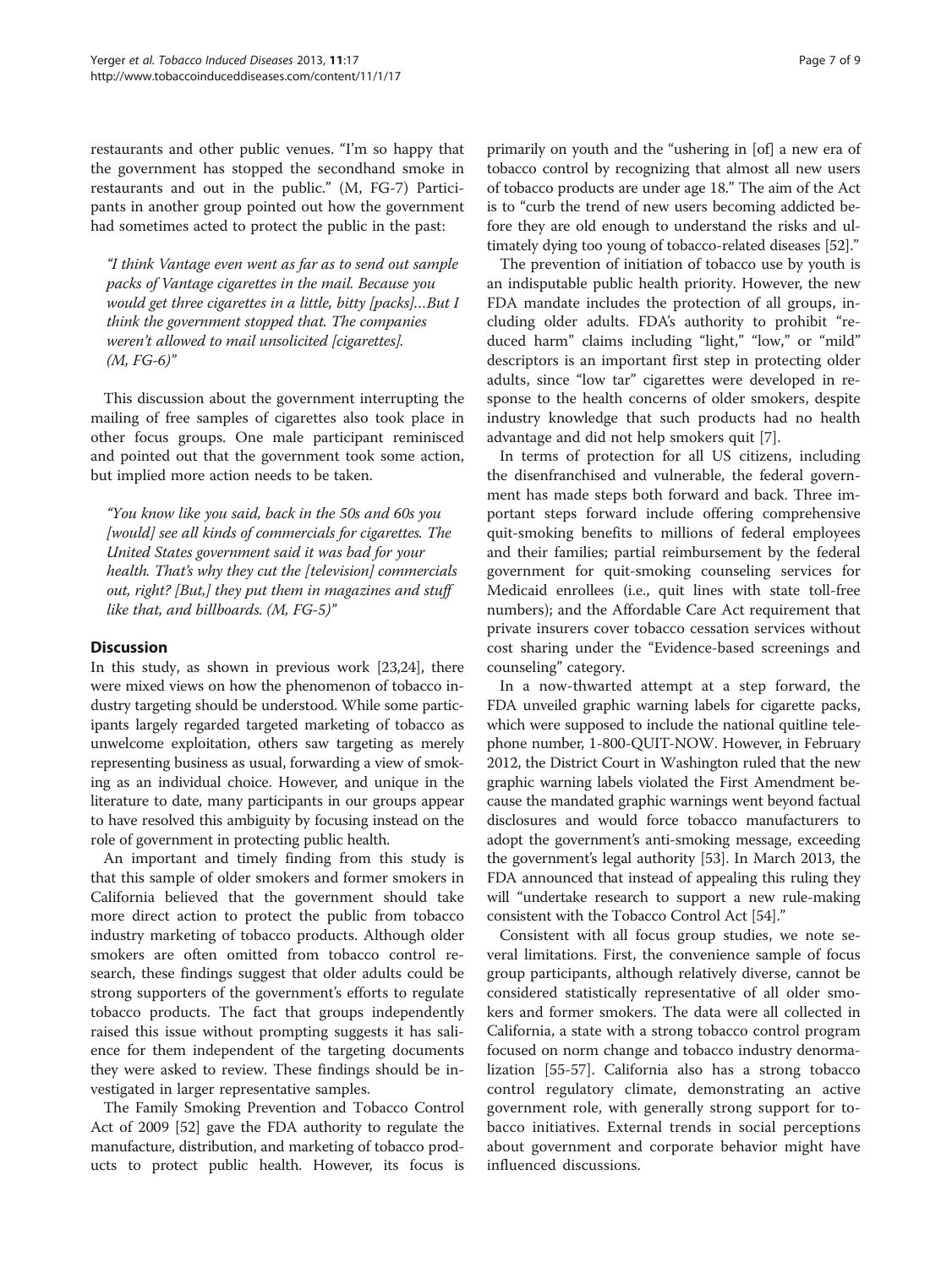#### <span id="page-7-0"></span>Conclusion

This study's key finding was that older smokers appeared impatient with the pace of tobacco control reform, asking why the government did not do more, such as ban cigarette sales. Given the context of FDA regulation, which represents the most promising development at the federal level in many years, this finding lends support to the idea that the public may be ahead of policymakers in seeking to end the tobacco epidemic. Our findings suggest that some of the tobacco industry's "best customers" would welcome government action and would regard it as consistent with government policies to address other harmful products and activities.

#### Competing interests

VBY served as an expert witness in a deposition against the tobacco industry. JKC declares that she has no competing interests. REM owns one share each of Philip Morris International, Philip Morris USA, and Reynolds American tobacco company stocks for research and advocacy purposes.

#### Authors' contributions

VY collected data, provided input on the analysis and interpretation of data, and drafted the manuscript. JC made substantial contributions to the study's conception and design, collected data, and assisted in writing the manuscript. RM contributed to the study's conception and design, provided input on the analysis and interpretation of data, and assisted in writing the manuscript. All authors read and approved the final manuscript.

#### Acknowledgment

The authors would like to acknowledge Andrea Corage Baden for her contributions to data coding.

#### Funding

Work on this research was supported by two grants from California Tobacco Related Disease Research Program: 16RT-0149 and 21XT-0063.

#### Author details

<sup>1</sup>Department of Social and Behavioral Sciences, University of California, San Francisco, Box 0612, San Francisco, CA, USA. <sup>2</sup>Department of Physiological Nursing, School of Nursing, University of California, San Francisco, San Francisco, CA, USA.

#### Received: 2 May 2013 Accepted: 13 August 2013 Published: 17 August 2013

#### References

- Dawel A, Anstey KJ: Interventions for midlife smoking cessation: a literature review. Aust Psychol 2011, 46(3):190–195.
- Doll R, Peto R, Boreham J, Sutherland I: Mortality in relation to smoking: 50 years' observations on male British doctors. J Epidemiol Community Health 2004, 58(11):930–930.
- 3. Critchley JA, Capewell S: Mortality risk reduction associated with smoking cessation in patients with coronary heart disease: a systematic review. JAMA 2003, 290(1):86–97.
- 4. Eliasson B, Hjalmarson A, Kruse E, Landfeldt B, Westin A: Effect of smoking reduction and cessation on cardiovascular risk factors. Nicotine Tob Res 2001, 3(3):249–255.
- 5. Kerr S, Watson H, Tolson D, Lough M, Brown M: Smoking after the age of 65 years: a qualitative exploration of older current and former smokers' views on smoking, stopping smoking, and smoking cessation resources and services. Health Soc Care Community 2006, 14(6):572–582.
- 6. Cataldo JK, Bero LA, Malone RE: A delicate diplomatic situation": tobacco industry efforts to gain control of the Framingham Study. J Clin Epidemiol 2010, 63(8):841–853.
- 7. Cataldo JK, Malone RE: False promises: the tobacco industry, "low tar" cigarettes, and older smokers. J Am Geriatr Soc 2008, 56(9):1716–1723.
- 8. Etter JF, Bullen C: Electronic cigarette: users profile, utilization, satisfaction and perceived efficacy. Addict 2011, 106(11):2017–2028.
- 9. McMillen R, Maduka J, Winickoff J: Use of emerging tobacco products in the United States. J Environ Public Health 2012, 2012:989474.
- 10. Regan AK, Promoff G, Dube SR, Arrazola R: Electronic nicotine delivery systems: adult use and awareness of the 'e-cigarette' in the USA. Tob Control 2013, 22(1):19–23.
- 11. Al-Delaimy WK, Pierce JP, Messer K, White MM, Trinidad DR, Gilpin EA: The California Tobacco Control Program's effect on adult smokers: (2) daily cigarette consumption levels. Tob Control 2007, 16(2):91–95.
- 12. Anderson SJ, Glantz SA, Ling PM: Emotions for sale: cigarette advertising and women's psychosocial needs. Tob Control 2005, 14(2):127–135.
- 13. Sepe E, Ling PM, Glantz SA: Smooth moves: bar and nightclub tobacco promotions that target young adults. Am J Public Health 2002, 92(3):414–419.
- 14. Pierce JP: Tobacco industry marketing, population-based tobacco control, and smoking behavior. Am J Prev Med 2007, 33(Suppl 6):327–334.
- 15. Apollonio DE, Malone RE: Marketing to the marginalised: tobacco industry targeting of the homeless and mentally ill. Tob Control 2005, 14(6):409–415.
- 16. Balbach ED, Gasior RJ, Barbeau EM: R.J. Reynolds' targeting of African Americans. Am J Public Health 2003, 93(5):822–827. 1988-2000.
- 17. Fernandez S, Hickman N, Klonoff EA, Landrine H, Kashima K, Parekh B, Brouillard CR, Zolezzi M, Jensen JA, Weslowski Z: Cigarette advertising in magazines for Latinas, White women, and men, 1998–2002: a preliminary investigation. J Community Health 2005, 30(2):141-151.
- 18. Landrine H, Klonoff EA, Fernandez S, Hickman N, Kashima K, Parekh B, Thomas K, Brouillard CR, Zolezzi M, Jensen JA, Weslowski Z: Cigarette advertising in Black, Latino, and White magazines, 1998-2002: an exploratory investigation. Ethn Dis 2005, 15(1):63-67.
- 19. Portugal C, Cruz TB, Espinoza L, Romero M, Baezconde Garbanati L: Countering tobacco industry sponsorship of Hispanic/Latino organizations through policy adoption: a case study. Health Promot Pract 2004, 5(Supple 3):143–156.
- 20. Smith FA, Offen N, Malone RF: Pictures worth a thousand words: noncommercial tobacco content in the lesbian, gay, and bisexual press. J Health Commun 2006, 11(7):635–649.
- 21. Yerger VB, Malone RE: African American leadership groups: smoking with the enemy. Tob Control 2002, 11(4):336–345.
- 22. Yerger VB, Przewoznik J, Malone RE: Racialized geography, corporate activity, and health disparities: tobacco industry targeting of inner cities. J Health Care Poor Underserved 2007, 18(Suppl 4):10-38.
- 23. Yerger VB, Daniel MR, Malone RE: Taking it to the streets: responses of African American young adults to internal tobacco industry documents. Nicotine Tob Res 2005, 7(1):163–172.
- 24. Smith EA, Thomson K, Offen N, Malone RE: If you know you exist, it's just marketing poison": meanings of tobacco industry targeting in the lesbian, gay, bisexual, and transgender community. Am J Public Health 2008, 98(6):996–1003.
- 25. Schroeder S: Stranded in the periphery–the increasing marginalization of smokers. N Engl J Med 2008, 358(21):2284–2286.
- 26. International Federation of Social Workers: Ageing and older adults. [http://](http://ifsw.org/policies/ageing-and-older-adults) [ifsw.org/policies/ageing-and-older-adults](http://ifsw.org/policies/ageing-and-older-adults)
- 27. Al-Delaimy W, White M, Mills A, Pierce J, Emory K, Boman M, Smith J, Edland S: Final Summary Report of: Two Decades of the California Tobacco Control Program: California Tobacco Survey, 1990-2008. La Jolla: University of California, San Diego; 2010.
- 28. Morgan DL: The focus group guidebook. Thousand Oaks: Sage Publications; 1998.
- 29. Morgan DL: Focus groups as qualitative research. Thousand Oaks: Sage Publications; 1997.
- 30. Anderson SJ, McCandless PM, Taketa RM, Klausner K, Salgado MV, Butter K, Yerger VB: Tobacco documents research methodology. Tob Control 2011, 20(Suppl 2):8–11.
- 31. Mackinnon SA: In October 1976 (761000) NFO data quitting/switching and smoker profiles. Edited by Reynolds RJ; 1977. Bates No. 500736095/6097. [<http://legacy.library.ucsf.edu/tid/hbm69d00>]
- 32. Smokers attitudes about health: Smokers attitudes about health; 1978. Bates No. 1185.04. [\[http://legacy.library.ucsf.edu/tid/ybd72d00](http://legacy.library.ucsf.edu/tid/ybd72d00)]
- 33. Holbert N: Marketing Research Department report [on] quitters. Philip Morris; 1980. Bates No. 1005122741/2744. [\[http://legacy.library.ucsf.edu/tid/txt54e00](http://legacy.library.ucsf.edu/tid/txt54e00)]